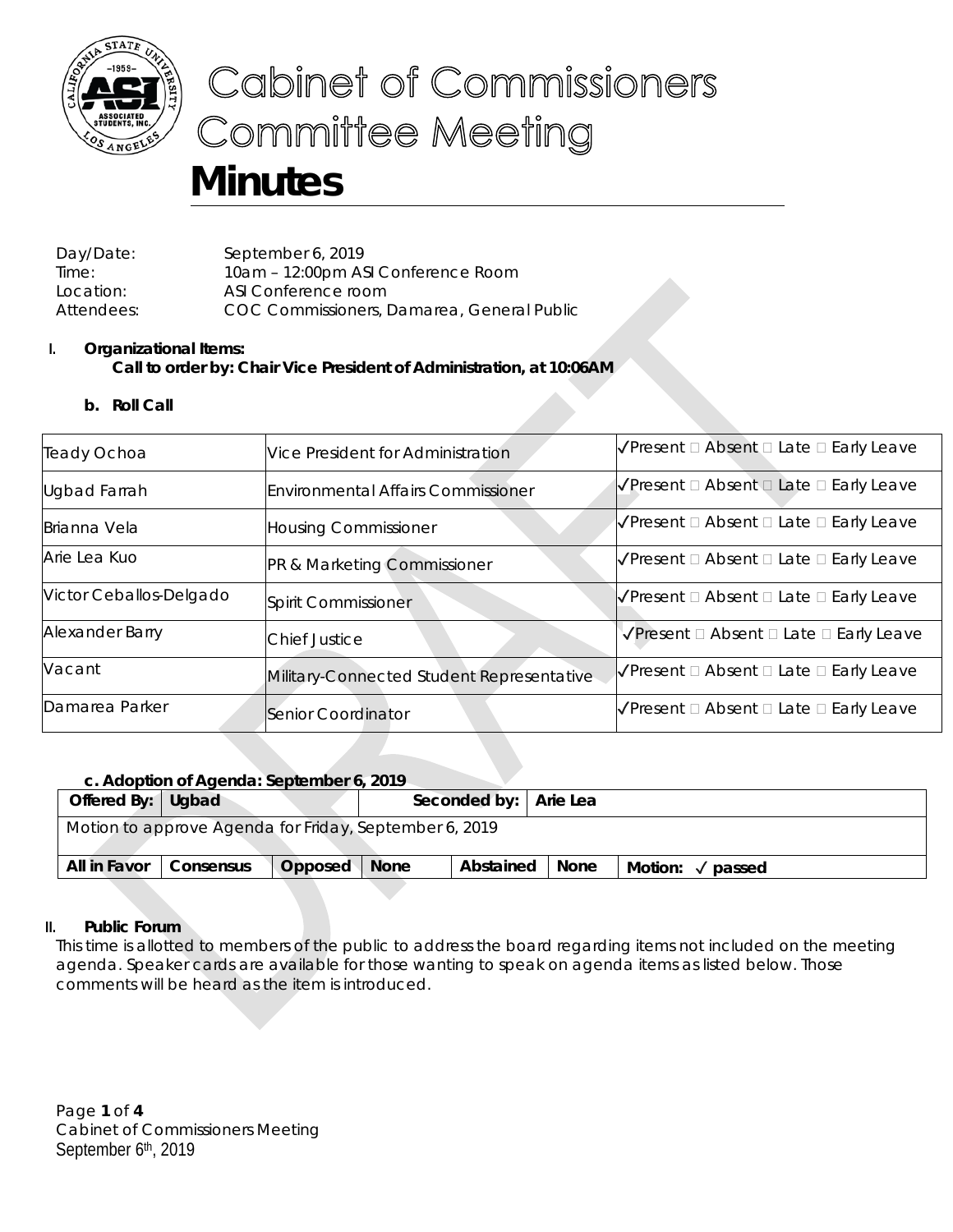### **III. Discussion Items**

### **1. Program Proposals: The Cabinet will discuss submissions of Program Proposals.**

- **Teady**: I was discussing with Brianna and Damarea when should be the last day to submit Program Proposals and we were decided at the end of October. I know Arie Lea is submitting a program proposal for International Festival, we have the Beach Clean-up. Let's start thinking of ideas and submitting program proposals as soon as possible. Any events you all have in mind?
- **Victor**: Tailgate for Soccer games or Volleyball games to give more support to our athletics**.**
- **Alexander** My committee has the Roberts Rule training. Long beach does a know your rights event which is something we can implement within our campus.
- **Teady:** That would be a great event! Let's plug in spirit into that event.
- **2. Beach Clean Up: The Cabinet will discuss plans for the upcoming Beach Clean-Up.**
	- **Ugbad**: The Beach Clean-Up will be September 21 from 9am-12pm. I have received sign-ups and I would like to extend it to housing. There are two waivers volunteers will need to fill out: the ASI release waiver and the Heal the Bay Waiver. For carpooling, we are thinking of renting a car, a twelve-seater van. We currently have six sign ups, but we are extending it to people around campus and those in the Naturalist club. Most people are carpooling, and we would like to set up tabling.
	- **Damarea**: For the vans, let's set a deadline for carpool before we set up van
	- **Ugbad**: Will people who are signing up to carpool have to pay for parking?
	- **Damarea:** We will cover people who are carpooling.
	- **Ugbad**: The deadline for signing up to carpool is September 13
- **3. Tabling Schedule: The Cabinet will discuss the tabling schedule PRMC set up**
	- **Arie Lea:** I have set up an Excel sheet that will show the event, place, notes for what to do, the date, and times. We will aim to have four people at any given time, but Damarea thinks we should have at least two people minimum, especially for setting up the hut. Constitution Day will be our first event. It's from 2pm-3pm in the U-SU Theatre and four people can sign up max. Should we be asking people who sign up to table for their phone number?
	- **Damarea**: Get all their contact information so we can send a text reminder.
	- **Arie Lea:** For the Beach Clean-Up, we will decide a day that is best for Ugbad and whoever is here. I am trying to set up tabling for at least once a week. For the next few tabling sessions, we will focus on NVRD and the Beach Clean-Up.

### **4. Housing: The Cabinet will discuss potential collaborations with events and programming with Housing and Residence Life**

- **Brianna:** Right now, we don't have any events because everyone just submitted their proposals on September 4th, and we are waiting for approval. We are trying to start collaborations in October.
- **Victor:** I would like to tie in housing with the pre-game events before soccer games to bring residents out to the main event.
- **Damarea:** For the tailgate on October 31, the spirit committee is taking the lead. We are looking at a maze, harvest festival, trickor-treating, a Halloween theme, and we are trying to see if people want to host a booth or give candy to kids.
- **5. Biweeklies: The Cabinet will discuss both the biweekly meetings with the VPA as well as biweekly reports.**
	- **►** Teady: So, everyone has been submitting their reports. Basically, every two weeks, you will need to fill out the report and answer questions about what you did, what you learned, what events you went to, and what your goals are for the next biweekly.
- 6. **Group Discussion: The Cabinet will address any items put forth by the members.**
	- **Ugbad:** How can I get placards for the EPC committee?
	- **Damarea:** Speak with Gus and the Graphics team to get everything in
	- **Teady:** Announcement, everyone can apply for committees.
	- **Arie Lea:** For the International Festival, would anyone like to have a booth that is culturally related?
	- **Ugbad:** The EPC can do a booth about traditional ecological knowledge, like the indigenous people's ideas and practices that are beginning to be implemented nationally.

# **IV. Action Item**

**1. Vice-Chair: The Cabinet will appoint a new Vice-Chair.**

|                                                  | Offered By: Ugbad Farah | Seconded by:   Brianna Vela |      |           |      |                            |  |  |  |
|--------------------------------------------------|-------------------------|-----------------------------|------|-----------|------|----------------------------|--|--|--|
| Motion to appoint Arie Lea as the new Vice-Chair |                         |                             |      |           |      |                            |  |  |  |
| All in Favor                                     | Consensus               | Opposed                     | None | Abstained | None | Motion: $\sqrt{\ }$ passed |  |  |  |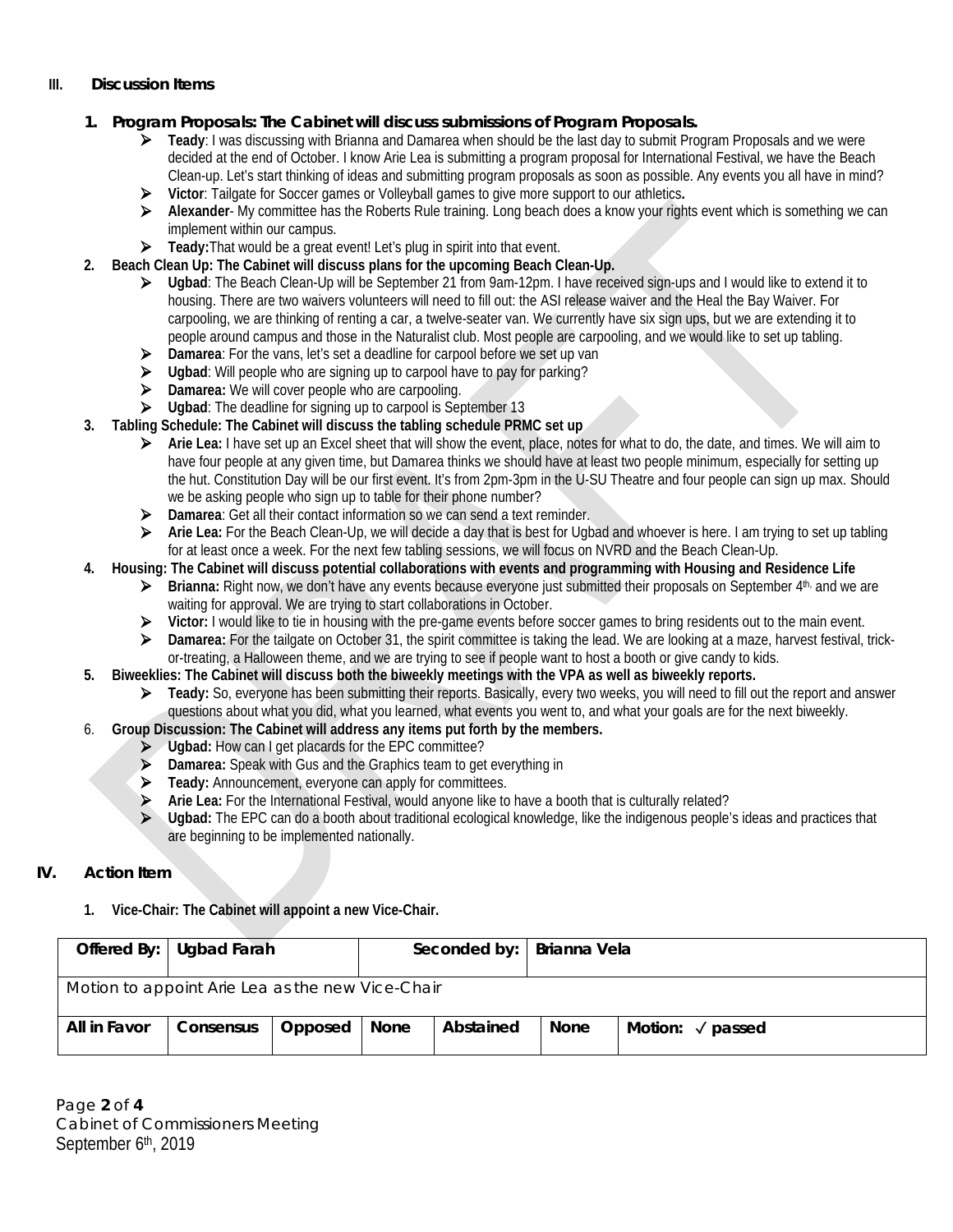- **V. Reports:**
	- **Vice President for Administration:** Damarea and I are working on screaming eagles. Orientation next Friday for what's going on, before the beach clean-up to volunteer, for international festival and housing/spirit. Please let Screaming Eagles be involved in the planning.
	- **Environmental Affairs Commissioner:** My main focus is on the beach clean up to forward to residents. Please get everyone signed up as soon as possible
	- **Housing Representative:** We are finally getting applications for RHA members, and we are going to host interviews this month. We're still waiting for that so we can collaborate with the RA's for their proposals. We are also going to do presentations for the people in housing.
		- Damarea: is there a budget?
		- **Brianna:** We are waiting for it to be confirmed.
	- **Spirit Commissioner:** I am currently coming up with ideas for proposals**.**
	- **PR and Marketing Commissioner Representative:** I met with the international office and we need screaming eagles to help with input and for the tabling. We also need volunteers to sign waivers and there will be volunteer opportunities for them like tabling for arts and crafts and for talking about ASI. I am currently trying to find things to do press releases on.
	- **►** Senior Coordinator: We've been working on how to make program proposals be possible to be digitally submitted. I've been working with the college reps for their programs and working on NVRD. We have been working on getting a food truck. We are also working on getting the Alternate Spring Break with an information session and we are aiming to get 25 people. We are also in the preliminary stages of getting a "Life After College" event going with the career center and alumni affairs.

#### **Adjournment**

| , , , , , , , , , , , , , , , , , , , |                                            |         |      |                          |             |                            |
|---------------------------------------|--------------------------------------------|---------|------|--------------------------|-------------|----------------------------|
|                                       | Offered By:   Arie Lea Kuo                 |         |      | Seconded By: Uqbad Farah |             |                            |
|                                       | Motion to adjourn the meeting at 10:46 am. |         |      |                          |             |                            |
| All in Favor                          | Consensus                                  | Opposed | None | Abstained                | <b>None</b> | Motion: $\sqrt{\ }$ passed |

| Page 3 of 4                             |
|-----------------------------------------|
| <b>Cabinet of Commissioners Meeting</b> |
| September 6th, 2019                     |